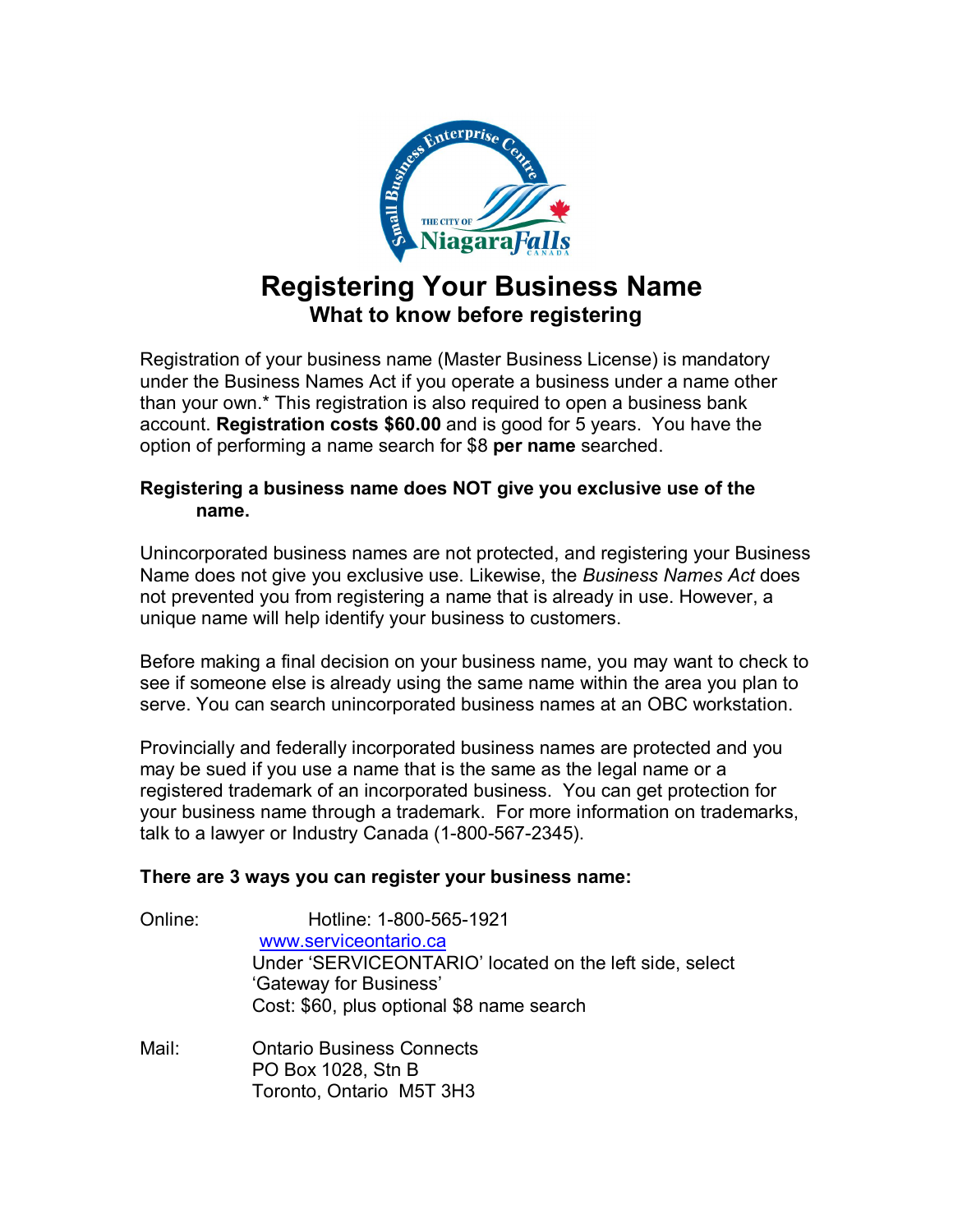Cost: \$80, plus optional \$12 name search

In Person: **Niagara Fall Area Small Business Enterprise Centre** *(An appointment is not necessary, but is recommended)* City Hall, 4310 Queen Street, 2<sup>nd</sup> Floor 905-356-7521 x 5001 Cost: \$60, plus optional \$8 name search

In order to use the Self-help workstation at City Hall, your business must be one of the following:

- A sole proprietorship (one owner)
- A partnership (two or more owners)
- An existing corporation (already incorporated)

#### **For further information visit: www.serviceontario.ca**

What will I be asked? Please note: some questions may not be asked based on previous answers given.

- $>$  Basic personal information is required regardless of the form of business such as:
	- $\circ$  Name of the business owner(s)
	- o Address(es) (both home and business)
	- $\circ$  phone number(s) (both home and business)
- $>$  The business name you wish to register as well as your business activity *(ie: selling clothing, operating a restaurant)* and products sold/services provided.
- Will your business be operating under your EXACT personal name?
	- o *\*For example: John Smith would not need to register his business name if he calls his business "John Smith". However, if he wishes to operate as "John Smith's Shoes" then he would be required to register the business name.*
- Do you sell taxable goods or offer a taxable service?
	- o *This question pertains to PST and qualifies you for a Vendor's Permit.*
	- o *Vendor's Permits are issued through the Ministry of Finance and can be applied for through this process.*